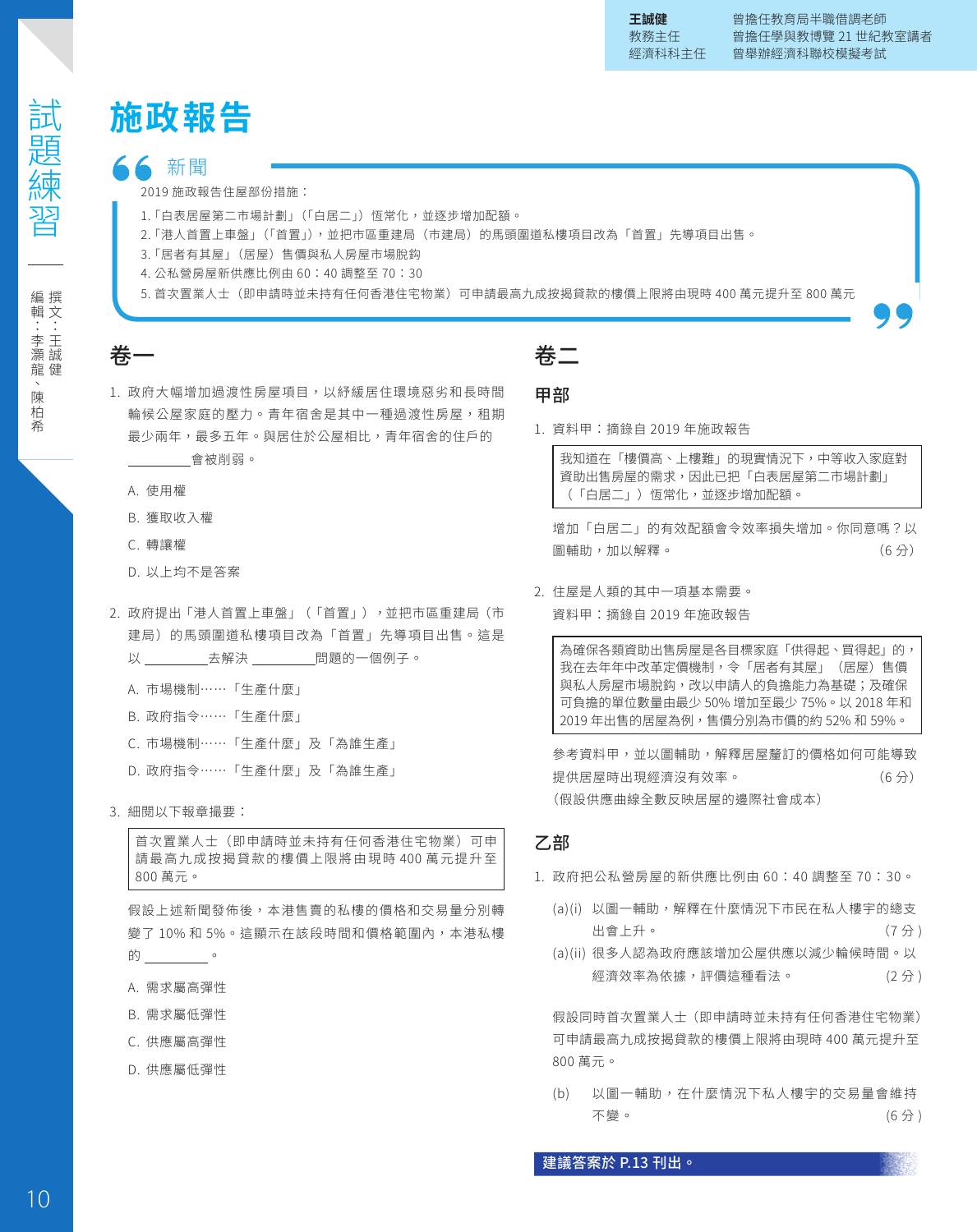# **Policy address**

### Paper 1

- 1. Government increasing the number of transitional housing projects substantially to relieve the pressure of families living in unpleasant conditions and those waiting for PRH for a long time. Youth Hostel is one of the transitional housing with a lease term of at least two years and a maximum of five years. Compared with living in public housing, will be weakened for those living in Youth Hostel.
	- A. the right to use
	- B. the right to receive income
	- C. the right to transfer
	- D. None of the above
- 2. Government proposed the introduction of Starter Homes (SH) for Hong Kong Residents and converted the private residential project of the Urban Renewal Authority (URA) at Ma Tau Wai Road into an SH Pilot Project for sale. This is an example of using \_\_\_\_\_\_ to solve the problem of \_\_\_\_\_\_\_.
	- A. market mechanism......'what to produce'
	- B. government command......'what to produce'
	- C. market mechanism......'what to produce' and 'for whom to produce'
	- D. government command......'what to produce' and 'for whom to produce'
- 3. Study the following news abstract.

For a first-time home buyer (i.e. a person without any residential property in Hong Kong at the time of application), the cap on the value of a property eligible for a mortgage loan of maximum cover of 90% loan-to-value (LTV) ratio will be raised from the existing \$4 million to \$8 million.

Suppose the price and the quantity of private housing sold in Hong Kong changed by 10% and 5% respectively shortly after the release of the above news. This indicates that during that period and within the price range, there was an \_\_\_\_\_\_ private housing in Hong Kong.

- A. elastic demand of
- B. inelastic demand of
- C. elastic supply of
- D. inelastic supply of

# Paper 2

#### Section A

1. Source A: An extract from 2019 Policy address

Given the high property prices which make it difficult for middleincome families to become home owners, I am aware of their demand for SSFs. I have therefore regularized the White Form Secondary Market Scheme (WSM) and increased the quota gradually.

An increase in an effective quota in the 'White Form Secondary Market' would lead to an increase in deadweight loss. Do you agree? Explain your answer with the aid of a diagram. (6marks)

2. Housing is one of the human needs. Source A: An extract from 2019 Policy address

To ensure that the various types of SSFs are affordable for target households, I revised the pricing mechanism in the middle of last year by delinking the selling prices of flats under the Home Ownership Scheme (HOS) from the market prices of private residential properties, and adopting the affordability of applicants as the basis while ensuring that at least 75% (up from 50%) of the number of HOS flats for sale are affordable. Taking the HOS flats sold in 2018 and 2019 as an example, their selling prices were pitched at about 52% and 59% of the market prices respectively.

With reference to source A, explain with the diagram how the price set by the Home Ownership Scheme(HOS) may lead to economic inefficiency in the provision of HOS flats. (6 marks) (Assume the supply curve fully reflects the marginal social cost of HOS flats.)

#### Section B

- 1. Government has adjusted the public/private split of new housing supply from 60:40 to 70:30.
	- (a)(i) With the aid of a Figure1, explain under what condition the total expenditure of resident on the private housing will increase. (7 marks)
	- (a)(ii) Many people argue that government should raise the supply of public housing to reduce the waiting time. Evaluate this argument in term of economic efficiency. (2 marks)

Suppose for a first-time home buyer (i.e. a person without any residential property in Hong Kong at the time of application), the cap on the value of a property eligible for a mortgage loan of maximum cover of 90% loan-to-value (LTV) ratio will be raised from the existing \$4 million to \$8 million at the same time.

(b) With the aid of a Figure, explain under what condition the quantity transacted on the private housing will remain unchanged. (6 marks)

11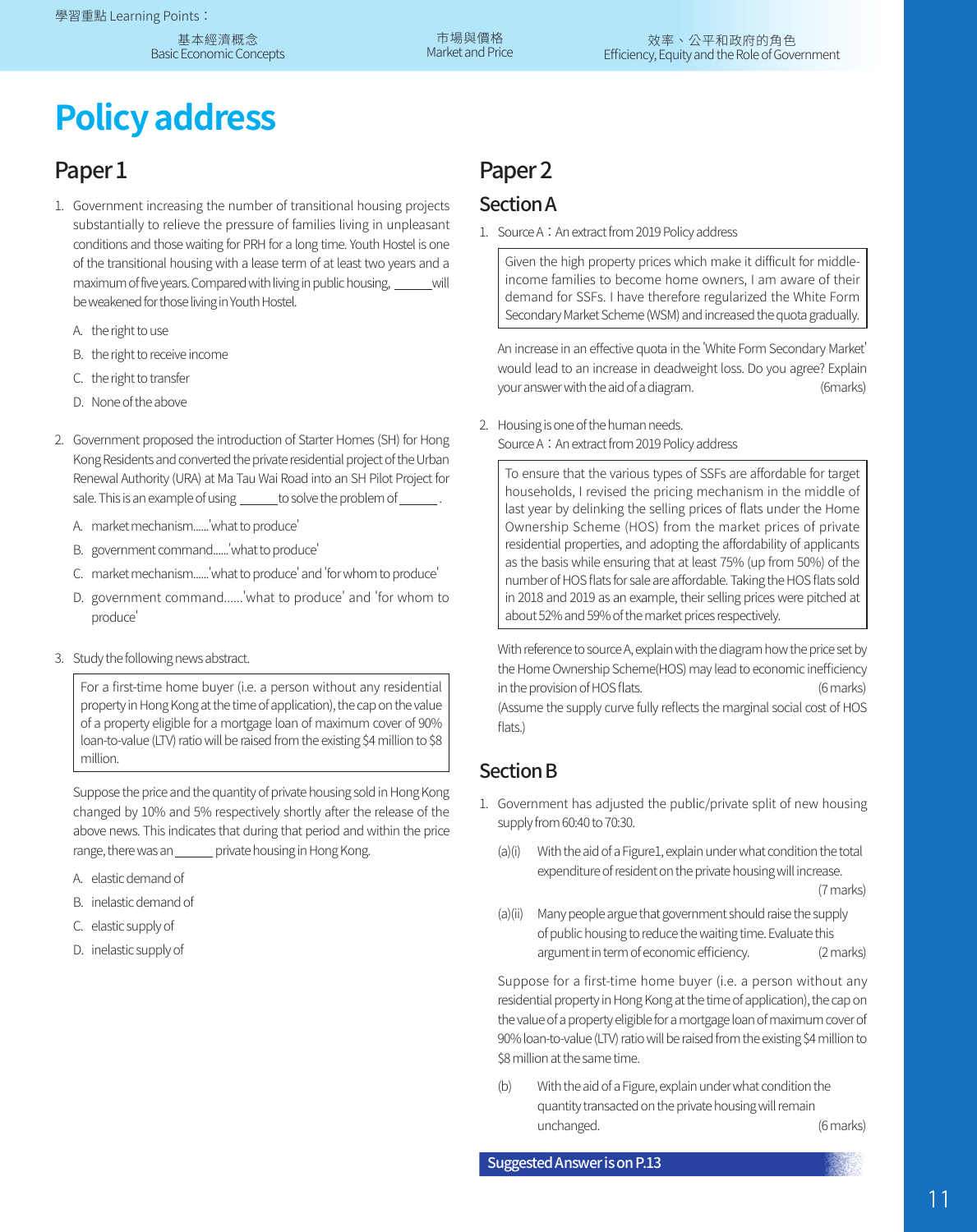#### 【校園經濟學】P.9 旅行的選擇

#### 1. 無法判斷,

因為題目沒有提供該班旅行目的地的 偏好。

2. 不是共用品,

因為公眾沙灘的消費上具競爭性,某 人對公眾沙灘的消費會減低其他人可 使用的數量。

1. Uncertain.

As the preference of school picnic for the class is not given.

2. It is not public good.

This is because consumption of public beach involves rival consumption, a person consumption of public beach will reduce the amount available to others.

#### 【試題練習】P.10-11

#### 施政報告

#### 卷一

- 1. A
- 2. D
- 3. D

#### 卷二 甲部

| 1. |                                                                                           | 分數           |
|----|-------------------------------------------------------------------------------------------|--------------|
|    | 不同意                                                                                       | 1            |
|    | 文字解說:                                                                                     |              |
|    | 增加有效配額會使供應上升,從<br>而令價格下跌及交易暈上升。                                                           | $\mathbf{1}$ |
|    | 中於交易量 上升並愈接折社會有<br>效產量,因此邊際利益與邊際成                                                         |              |
|    | 本的差距減少。                                                                                   | 1            |
|    | 在圖中顯示:                                                                                    |              |
|    | 供應配額向右移。                                                                                  | 1            |
|    | 價格下跌及交易量上升。                                                                               | 1            |
|    | 淨損失減少的正確位置。                                                                               | 1            |
|    | 價格<br>= 淨損失減少<br>$S_1$<br>S,<br>$P_1$<br>S<br>P <sub>2</sub><br>D<br>$\Omega$<br>Q,<br>22 | 數量           |
| 2. |                                                                                           | 分數           |
|    | 文字解說:                                                                                     |              |
|    | 價格低於均衡價格。                                                                                 | 1            |
|    | 交易量低於均衡數量 / 出現生產                                                                          |              |
|    | 不足或短缺。                                                                                    | 1            |
|    | 邊際利益 (MB)> 邊際成本 (MC)。                                                                     | $\mathbf{1}$ |



#### 乙部

| 1. (a)(i) |                                | 分數  |
|-----------|--------------------------------|-----|
|           | 文字解說:                          |     |
|           | 公私營房屋比例改變令供應下                  |     |
|           | 降(競爭供應)。                       | 1   |
|           | 價格上升而交易量下跌。                    | 1   |
|           | 若需求彈性小於一,價格上升                  |     |
|           | 百分比大於交易量下降百分                   |     |
|           | 比,總支出最終會上升。                    | 1   |
|           | 在圖中顯示 (參考 1b 的圖):              |     |
|           | 供應下跌。                          | 1   |
|           | 價格上升及交易量下跌。                    | 1   |
|           | 得益 > 損失。                       | 1   |
|           |                                |     |
| (a)(ii)   |                                | 分數  |
|           | 效率:                            |     |
|           | 增加供應會改善效率,因為會                  |     |
|           | 增加交易量,從而縮減邊際利<br>益和邊際成本之間的差距,令 |     |
|           | 效率損失下降。                        | 2   |
|           |                                |     |
| (b)       | 文字解說:                          |     |
|           | 提高按揭貸款的樓價上限會令                  |     |
|           | 需求增加。                          | 1   |
|           | 價格及交易量上升。                      | 1   |
|           | 若需求上升等於供應下降,交<br>易量上升百分比等於交易量下 |     |
|           | 降百分比,交易量最終會維持                  |     |
|           | 不變。                            | 2   |
|           |                                |     |
|           | 在圖中顯示(紅字為 1b 所加):              |     |
|           | 需求增加。                          | 1   |
|           | Q1=Q3( 交易量維持不變 )。              | 1   |
|           | P<br>私人樓宇                      |     |
|           | $S_2$<br>$\overline{S}_1$      |     |
|           | ■■得益                           |     |
|           | 損失<br>$\mathsf{P}_2$<br>$P_1$  |     |
|           | $D_2$<br>٠D,                   |     |
|           | $Q_1 = Q_3$<br>Q,              | - 0 |
|           | ÷                              |     |

#### Policy Address

| Paper 1                                                                       |       |  |  |  |  |
|-------------------------------------------------------------------------------|-------|--|--|--|--|
| 1. A<br>2. D<br>3. D                                                          |       |  |  |  |  |
| Paper <sub>2</sub><br>Section A                                               |       |  |  |  |  |
| 1.                                                                            | Marks |  |  |  |  |
| Disagree                                                                      | 1     |  |  |  |  |
| Verbal elaboration:                                                           |       |  |  |  |  |
| The increase in effective quota would<br>raise the supply and thus raised the |       |  |  |  |  |

|    | raise the supply and thus raised the<br>quantity transacted and reduce the                                               |          |
|----|--------------------------------------------------------------------------------------------------------------------------|----------|
|    | price.                                                                                                                   | 1        |
|    | The gap between marginal benefit<br>and marginal cost is reduced as the<br>quantity produced is increased                |          |
|    | toward its effective level.                                                                                              | 1        |
|    | Indicate on the diagram:                                                                                                 |          |
|    | Right of the supply curve corresponding<br>to an increase in quota.                                                      | 1        |
|    | A reduction in P and a rise in Q.                                                                                        | 1        |
|    | Correct position for the reduction in<br>deadweight loss.                                                                | 1        |
|    | Price<br>Reduction of<br>deadweight loss<br>$S_1$<br>S,<br>P,<br>S<br>P <sub>2</sub><br>D<br>0<br>$\overline{Q}_1$<br>Q, | Quantity |
| 2. |                                                                                                                          | Marks    |
|    | Verbal elaboration :                                                                                                     |          |
|    | Price is set below equilibrium.<br>Excess demand occurs.                                                                 | 1<br>1   |
|    |                                                                                                                          |          |
|    | There is a deadweight loss/ Marginal<br>benefit > Marginal cost.                                                         | 1        |
|    | Indicate on the diagram:                                                                                                 |          |
|    | Price set below equilibrium.                                                                                             | 1        |
|    | Correct position of $Q_t$                                                                                                | 1        |
|    | Correct position of deadweight loss.                                                                                     | 1        |
|    | <b>HOS flats</b><br>Price(\$)                                                                                            |          |